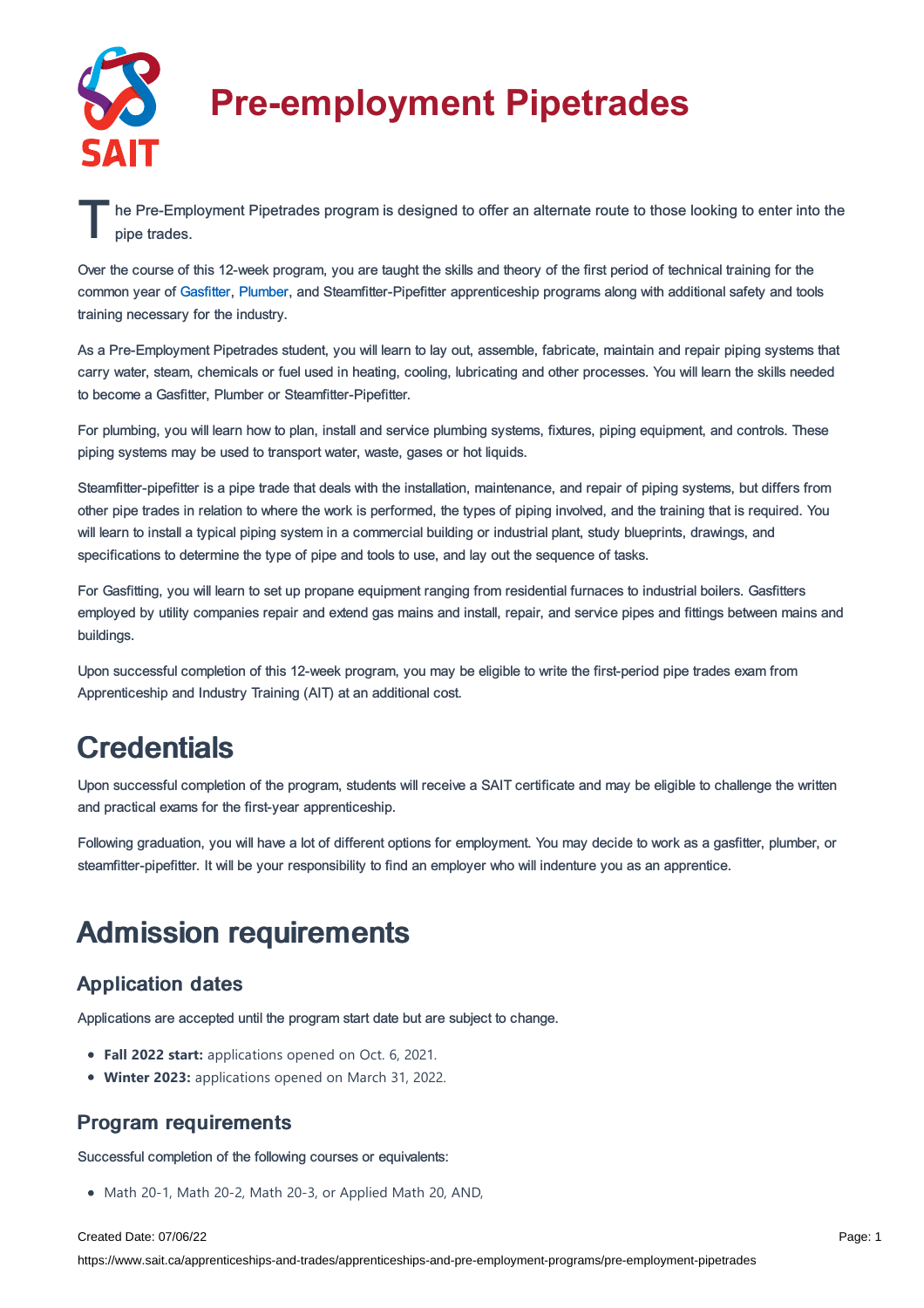- English Language Arts 20-1 or English Language Arts 20-2, AND,
- Crience 10
- A pass mark in the SAIT Admission [Examination](https://www.sait.ca/pages/student-life/learner-services/testing-services) (level 4) is accepted in lieu of the above requirements.

**Note:** General Educational Development (GED) tests are **not** accepted in lieu of the admission requirements.

All applicants must demonstrate English language [proficiency](https://www.sait.ca/pages/admissions/before-you-apply/english-proficiency/english-proficiency) prior to admission, including students educated in Canada.

SAIT accepts high school course [equivalents](https://www.sait.ca/pages/admissions/before-you-apply/high-school-course-equivalencies) for admission. If you don't meet the requirements, consider Academic [Upgrading.](https://www.sait.ca/pages/programs-and-courses/academic-upgrading)

SAIT evaluates [international](https://www.sait.ca/pages/admissions/after-you-apply/international-document-assessment) documents for admissions. After you've applied, consider our international document assessment service if your education is from outside of Canada.

#### Direct entry: Four-step process

**Step 1:** Read the program information to see the qualities needed for student success.

**Step 2:** Ensure that you meet all of the admission requirements listed above.

**Step 3:** [Apply](https://www.sait.ca/pages/admissions/apply) to Pre-Employment Pipetrades and submit your transcripts and/or [anticipated](https://www.sait.ca/pages/admissions/after-you-apply/transcripts-and-supporting-documents) final grades.

Admission will be extended on a first-qualified, first-offered basis until the program is full.

**Step 4:** Find out how to monitor your [application](https://www.sait.ca/pages/admissions/after-you-apply/tracking-your-application) status.

### Communication during admission

Email is the primary source of communication during the selection process. Ensure your personal email account is managed appropriately to receive our emails, files and communications. We recommend you add the [construction.advising@sait.ca](https://sait.camailto:business.advising@sait.ca) domain to your safe senders' list or you risk missing critical email messages.

### Costs 2022/23

### Domestic tuition and fees

Cost per credit: \$458

| Year | <b>Number of semesters</b> | <b>Tuition fees</b> | <b>SAIT fees</b> | Saitsa fees* | <b>Total</b> |
|------|----------------------------|---------------------|------------------|--------------|--------------|
|      |                            | \$5,496             | \$149            | n/a          | \$5,645      |

### SAIT fees

- Campus athletic and recreation fee: \$49
- Universal transit pass (Upass): n/a
- Student support fee: \$50
- Student technology fee: \$50

This program is eligible for Canada Alberta Job Grant [funding](https://www.sait.ca/business-and-industry/canada-alberta-job-grant)

#### Saitsa fees

#### Student Association fees

Students registered in pre-employment programs do not pay student association fees.

### Health and dental fees

Created Date: 07/06/22

https://www.sait.ca/apprenticeships-and-trades/apprenticeships-and-pre-employment-programs/pre-employment-pipetrades